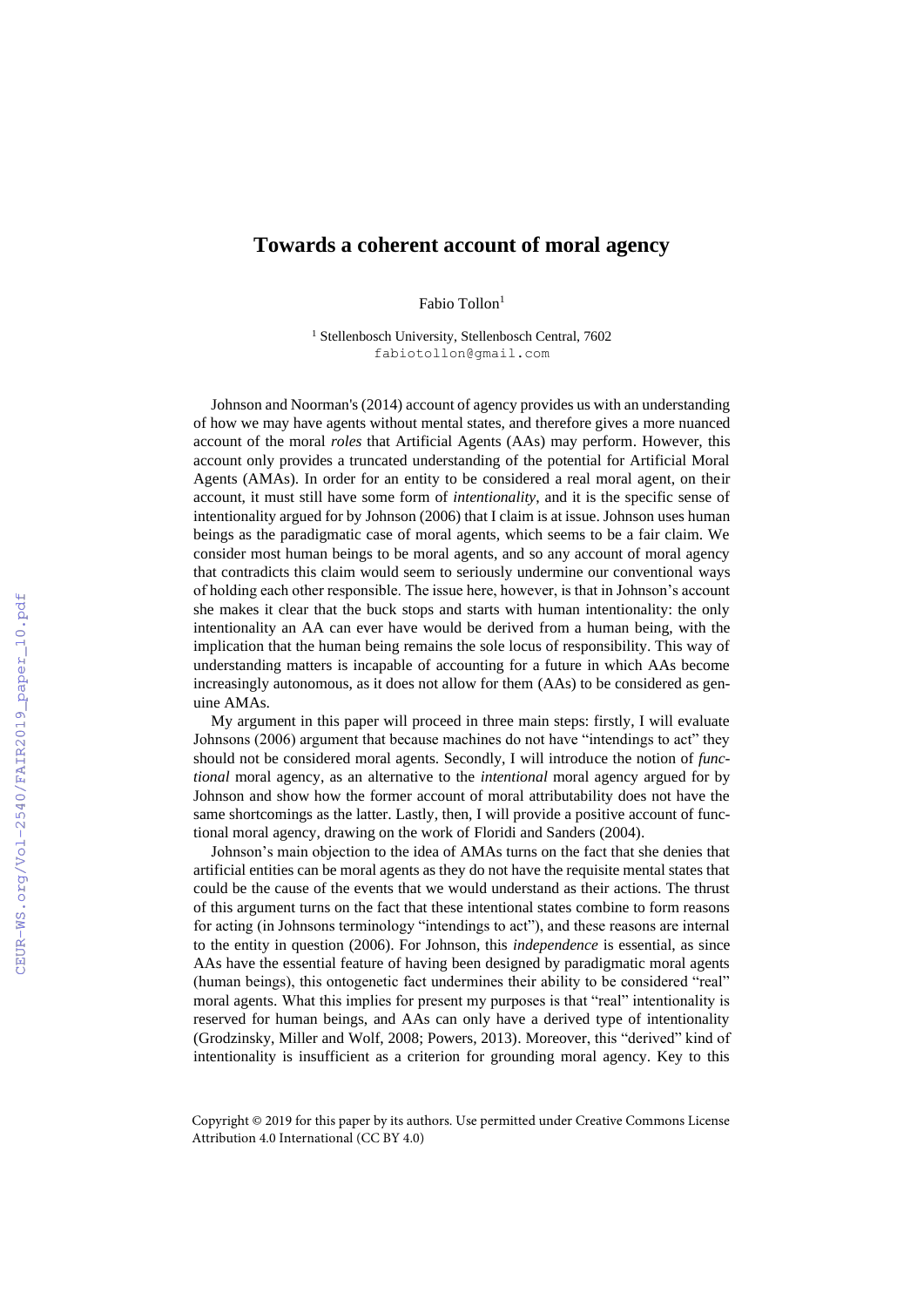distinction is that human beings have *internal* mental states, which AAs lack. A key issue which arises at this point is the problem of other minds.

The way in which we go about attributing internal mental states to one another rests on external behaviouristic cues: the only evidence we have to go on when attempting to figure out what caused another human being to behave in a specific way is evidence which is expressed in some external way in order for us to be able to evaluate it (Powers, 2013: 232). While it may be possible in principle to have some kind of access to an agent's internal mental states, in practice this possibility is not guaranteed. For now, if we have the choice between abstract metaphysical speculation (inferring the presence and nature of others' internal mental states) and using clearly identifiable, observable cues, it seems obvious that we should prefer the latter method of investigation. The latter provides us with greater epistemic security than the former, in the form of verifiable data points which we can use to make relatively sound judgements. If all that we reliably have to go on when judging whether human beings are moral agents are external cues that they provide, then positing the verifiable existence of internal mental states as a necessary requirement for moral behaviour is a condition that cannot even be met by humans. Johnsons stipulation that agents must have internal, mental states, therefore, precludes us form having a coherent account of how *human beings* are moral agents. This is surely not a desirable outcome and is tethered to an assumption that any theory of moral agency that we endorse should preserve the status of human beings as moral agents.

Following this critique of Johnson, I will show how a general functionalist account of moral agency, which preserves our current understanding of human beings as moral agents, can provide a better theoretical foundation than intentional accounts. A functionalist account of moral agency does not look at internal mental states, but rather towards the role that an entity plays in the production of certain events. The basic functionalist claim is that the level of abstraction proposed by intentional accounts of moral agency is too low, and by raising it we can come to understand less anthropocentric perspectives on which entities qualify as moral agents. Moreover, I suggest that it might even be possible to hold AMAs morally responsible for their actions. This would involve a re-examination of the role that "punishability" plays in our moral assessments.

An AMA may not "feel bad" when punished, but this need not stop us from potentially holding them morally responsible. They are still moral agents "deserving" of "punishment", even if that means we just turn them off or reprogram them for the benefit of society. This introduces the possibility that there is a case to be made for a sense of moral responsibility that is independent of whether the agent in question is "punishable" or not. This sense of moral responsibility would be anchored to the pragmatic benefits such an ascription might confer to society. Examples of such benefits could be the resolution of "responsibility-gaps" (Champagne and Tonkens, 2013; Nyholm, 2017), cases in which it is unclear whether a human being was responsible for a given morally significant action while it is clear that an AA was causally involved in the action.